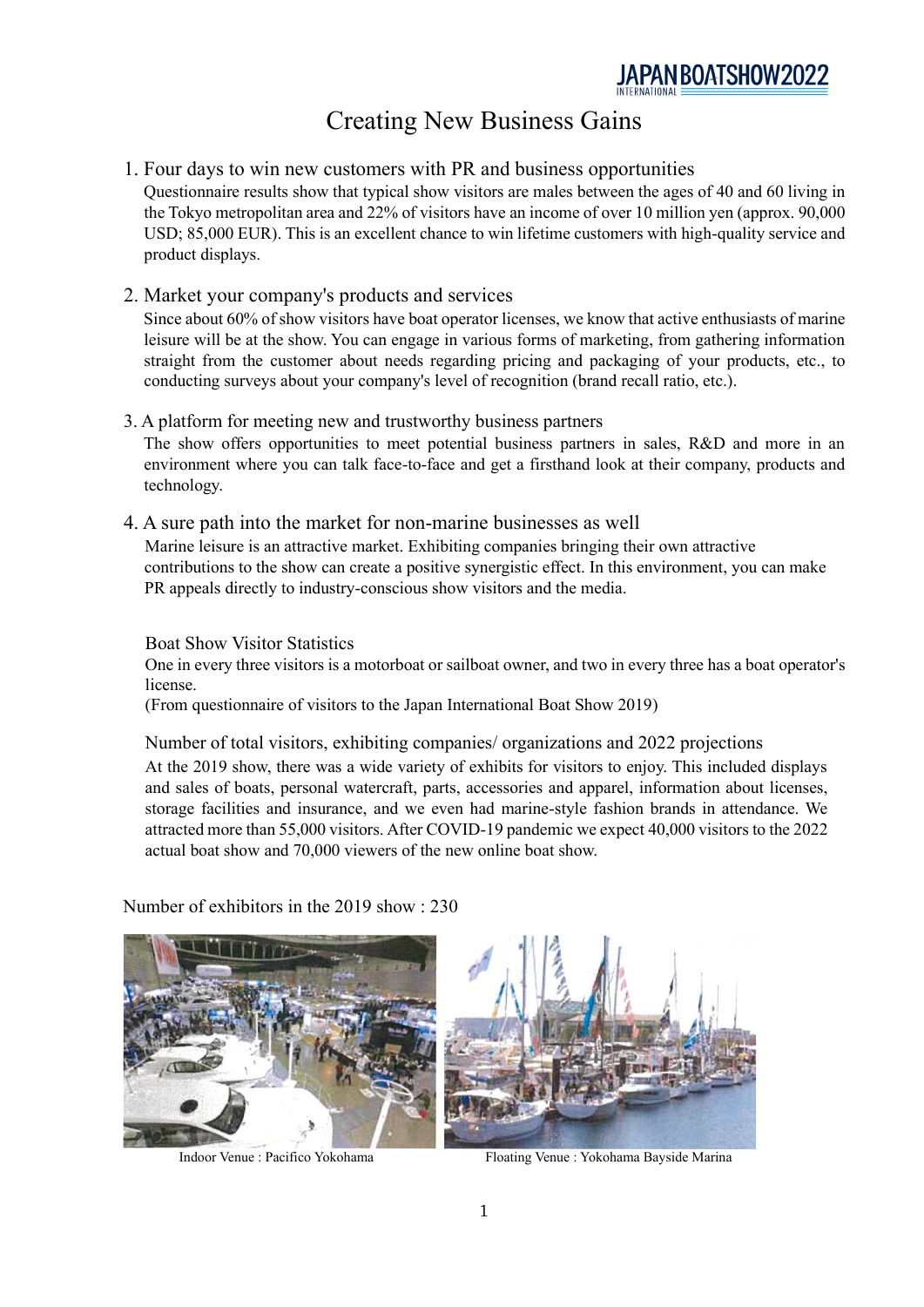# Outline of Japan International Boat Show 2022

Main Exhibits : Motorboats, small boats, sailboats, inflatables

Canoes, kayaks Personal watercraft Sailing boards, water skis, diving equipment Marine engines, electric engines, boat trailers Marine sports, marine leisure, wear, goods, books, interior, lifestyle items Marinas, rental services, club membership, solicitations, schools, tourism, resorts

| Name of show              | Japan International Boat Show 2022                               |  |  |
|---------------------------|------------------------------------------------------------------|--|--|
| Location (city)           | Yokohama City (neighboring Tokyo)                                |  |  |
| Organiser                 | Japan Marine Industry Association (JMIA)                         |  |  |
| <b>Address</b>            | 10-12,2-chome, Yaesu, Chuo-ku, Tokyo 104-0028 Japan              |  |  |
| <b>Sponsors</b>           | Ministry of Land, Infrastructure, Transport and Tourism          |  |  |
|                           | Japan Coast Guard                                                |  |  |
|                           | Kanagawa Prefecture                                              |  |  |
|                           | Yokohama Port Agency                                             |  |  |
|                           | <b>US Department of Commerce</b>                                 |  |  |
|                           | Port of Yokohama Promotion Association                           |  |  |
|                           | <b>Yokohama Convention &amp; Visitors Bureau</b>                 |  |  |
|                           | The Yokohama Chamber of Commerce & Industry                      |  |  |
|                           | tvk (Television Kanagawa, Inc.)                                  |  |  |
|                           | Kanagawa Shimbun                                                 |  |  |
|                           | Yokohama F.M. Broadcasting Co., Ltd.                             |  |  |
|                           | Yokohama Minatomirai21                                           |  |  |
|                           | Indoor: PACIFICO Yokohama<br>https://www.pacifico.co.jp/english  |  |  |
| Venue                     | Floating: Yokohama Bayside Marina<br>https://www.ybmarina.com/   |  |  |
|                           | ONLINE BOAT SHOW: special website                                |  |  |
| <b>Date</b>               | 31st March to 3rd April 2022                                     |  |  |
|                           | (XONLINE BOAT SHOW: 18th March to 31st August)                   |  |  |
| <b>Opening hours</b>      | 31st March (Thu.)*11:30-17:00, 1st-3rd April 10:00-17:00**       |  |  |
|                           | (* Opening ceremony: from 11:45)                                 |  |  |
|                           | (** Close at 19:00 only in PACIFICO Yokohama on 2nd April(Sat))  |  |  |
| Show open to              | Public and trade                                                 |  |  |
| Entrance fee              | Admission: 1,500 Japanese Yen for high school students and above |  |  |
|                           | Free for junior high school students and under                   |  |  |
| <b>Exhibitor contacts</b> | Name: Kiyoshi Takemoto                                           |  |  |
|                           | TEL: +81 3 5542 1201                                             |  |  |
|                           | FAX: +81 3 5542 1206                                             |  |  |
|                           | E-Mail: boatshow@marine-jbia.or.jp                               |  |  |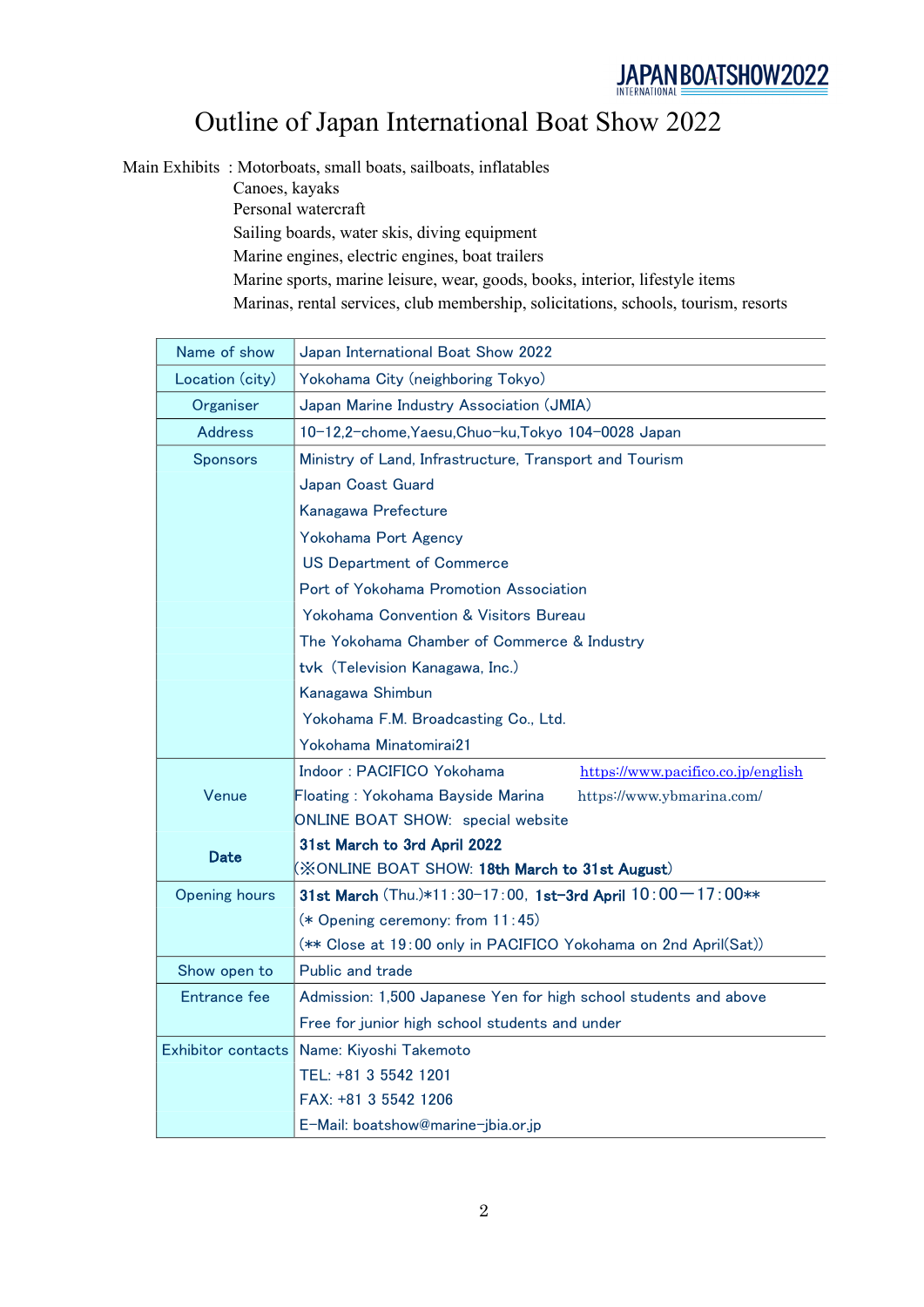# Overall Schedule

| October           | Receipt of exhibitor applications begins                                                                                       |
|-------------------|--------------------------------------------------------------------------------------------------------------------------------|
| Oct. 25<br>(Mon.) | "Japan International Boat Show 2022 Exhibitor ONLINE<br>Briefing"                                                              |
|                   | Time: 13:00-14:00                                                                                                              |
| Dec. 24<br>(Fri.) | Deadline for exhibitor applications                                                                                            |
| Dec. 10           | Deadline for payment of booths, invitation tickets, entry passes,                                                              |
| (Tue.)            | exhibitor parking space, etc.                                                                                                  |
|                   | End of Feb. Posters, leaflets, paid invitations, passes, etc., will be sent to all<br>exhibitors whose fees have been received |
| Mar. 1            | Japan Marine Industry Association Chairman's press conference                                                                  |
| (Tue.)            |                                                                                                                                |
| Mar. 30           | Exhibition installation and set-up                                                                                             |
| (Wed.)            |                                                                                                                                |
| Mar. 31           | Japan International Boat Show 2022 opens                                                                                       |
| (Thu.)            |                                                                                                                                |
| Apr. $3$          | Show closes                                                                                                                    |
| (Sun.)            |                                                                                                                                |

Removal of exhibits begins after closing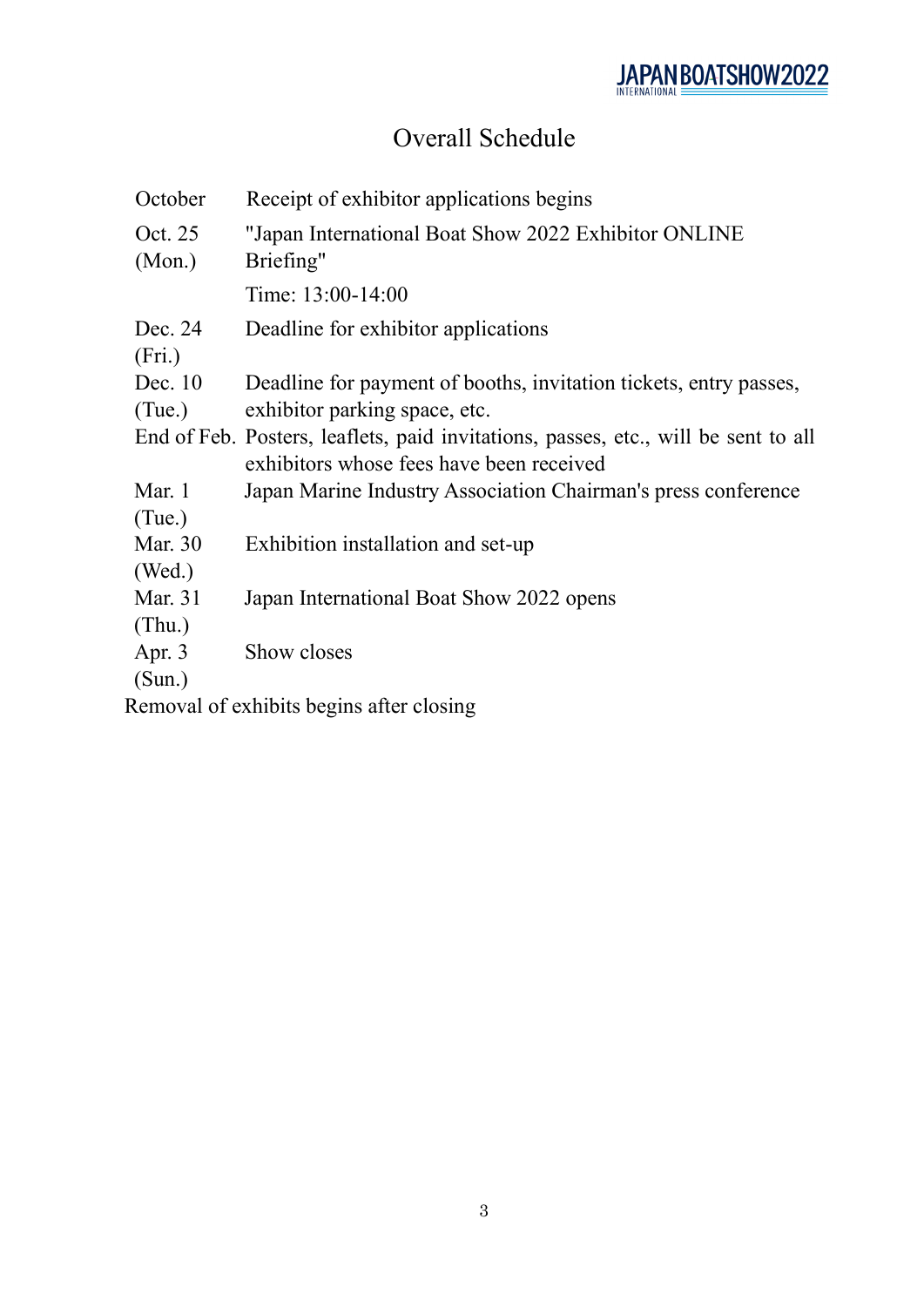## Display Space and Fees

### **Pacifico Yokohama (Indoor exhibit venue)**

#### (1) Unit of space

A unit of general space is 9 m<sup>2</sup>(3 m x 3 m).

#### (2) Display fees for general spaces (empty floor spaces)

All prices shown in the table below are in Japanese yen (per unit) and include consumption tax.

| snace        | Jnits<br>$\overline{\phantom{m}}$ | nits  | 10.<br>Jnits and over |
|--------------|-----------------------------------|-------|-----------------------|
| Fee (<br>Van | 202,000                           | 2.000 | 000                   |

#### (3) About display item size and weight

Shown here is the height and width of the delivery entrance for the indoor exhibition halls of Pacifico Yokohama. Use these dimensions when deciding on products to be displayed in the indoor exhibition halls and the size of vehicles used to deliver them.

#### (4) Conditions for displayed products

- 1) The prices shown for displayed products should include consumption tax. If it is difficult to show the price including consumption tax, the price card should clearly show that the posted price does not include consumption tax. Multiple prices prohibited by the Fair Trade Commission or discounts cannot be shown or distributed.
- 2) The display of used products is prohibited. However, experimental boats and other relevant products may be displayed solely for exhibition purposes.
- 3) Boats, sailboats or engines of a manufacturer should not be displayed by more than one exhibitor without the written permission of the Boat Show Organizer (JMIA).
- 4) Exhibitors must not stick 'SOLD' signs that have the name of the buyer on displayed articles.
- 5) Boats or yachts with names, or the names of users written on them must not be displayed without the written permission of the Boat Show Organizer (JMIA).
- 6) No explosives or other dangerous materials should be displayed.
- 7) Joint displays are acceptable with written permission from the Boat Show Organizer (JMIA).
- 8) 8) Subleasing of booth display space is prohibited.

### **Yokohama Bayside Marina (Floating exhibits, tent booths)**

#### For floating displays

#### (1) Applicable displays

Large boats that cannot be transported into the exhibition hall at the Pacifico Yokohama indoor venue. As a general rule, the outdoor venue is limited to boats with a total length of over 30 ft. As there is limited space at the venue, priority will be given to applicants who have completed their payment of application fees on a first-come, first-served basis in the case of a large number of applications.

#### (2) Display format

Only displays moored to the marina pier are allowed. No test-rides (arrival or departing) are permitted. Allotments of mooring locations for the displays will be made by the show organizers based on information from the exhibitor application forms concerning boat types, etc. Management of safety and emergencies as well as the safety of visitors while the boat is moored is the responsibility of the exhibitor. If you would like to use electricity at your display, the organizers will provide equipment for shorepower usage for a fee. Applications for this will be available after the exhibitor briefing.

(3) Display fees

Display fees will be calculated based on boat length in feet where 1 ft. = 0.3048 m. Boat length will be decided based on the figures listed in maker catalogs. In the case of a boat with no catalog figures for length, fees will be decided based on figures from actual hull measurements.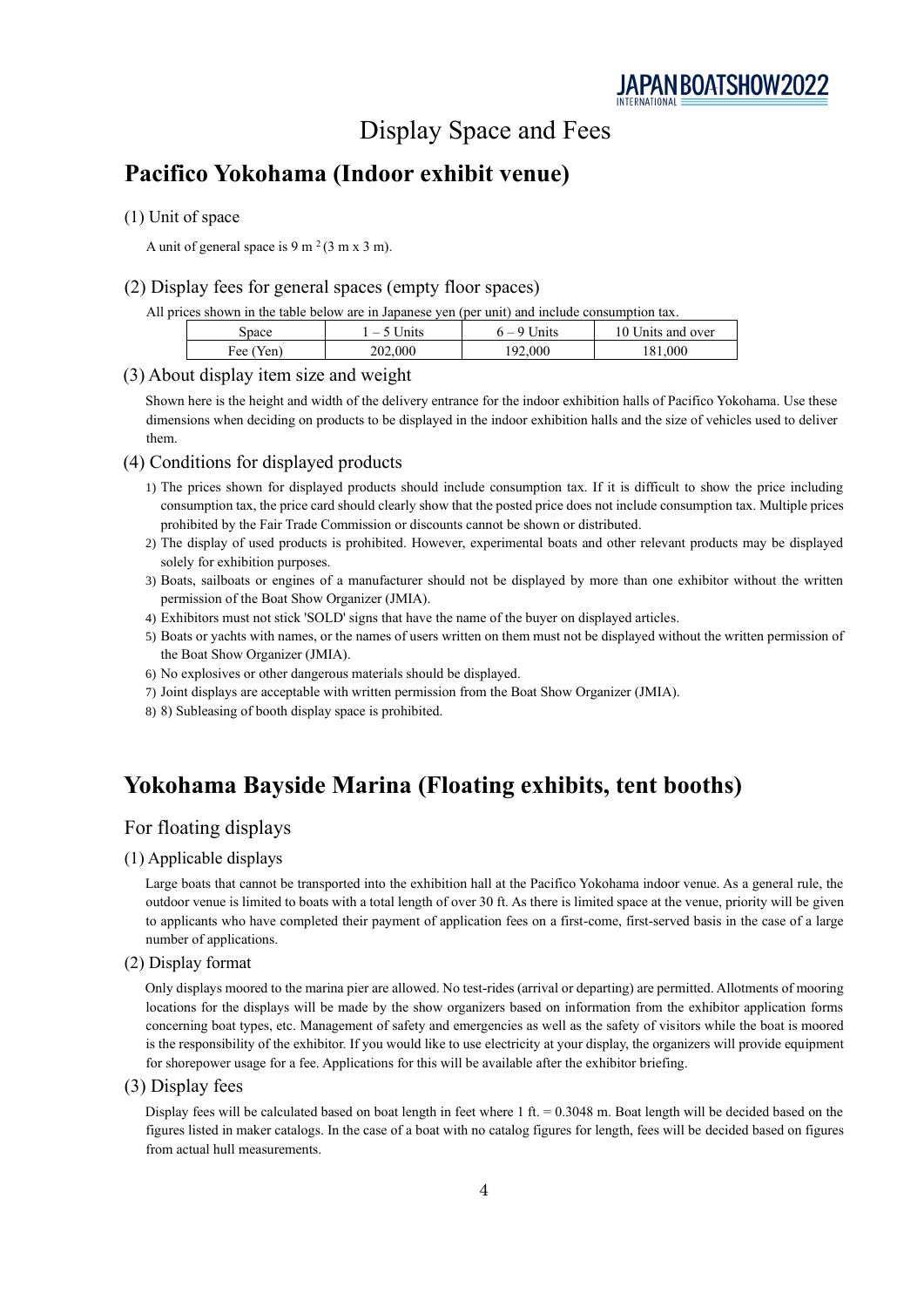# JAPAN BOATSHOW2022

The fees shown below are for one boat. For multiple boat displays, the cost for a 2nd boat will be discounted by 10%, 15% for the 3rd and a maximum of 20% for the fourth and up. However, price will be calculated in order from the longest boat on display as the 1st with the next longest as 2<sup>nd</sup> and so on.

Fee includes consumption tax.

| Boat length                     | Fee (Yen) | Boat length                       | Fee (Yen)             |
|---------------------------------|-----------|-----------------------------------|-----------------------|
| From 25 to less than 30 ft.     | 270,000   | From 70 to less than 75 ft.       | 646,000               |
| From 30 to less than 35 ft.     | 305,000   | From 75 to less than 80 ft.       | 704,000               |
| From 35 to less than 40 ft.     | 329,000   | From 80 to less than 85 ft.       | 730,000               |
| From 40 to less than 45 ft.     | 352,000   | From 85 to less than 90 ft.       | 780,000               |
| From 45 to less than 50 ft.     | 388,000   | From 90 to less than 95 ft.       | 850,000               |
| From 50 to less than 55 ft.     | 435,000   | From 95 to less than 100 ft.      | 920,000               |
| From 55 to less than 60 ft.     | 481,000   | From 100 to less than 105 ft.     | 1,000,000             |
| From $60$ to less than $65$ ft. | 528,000   | From $105$ to less than $110$ ft. | 1,100,000             |
| From 65 to less than 70 ft.     | 587,000   | 110 ft. and over                  | Separate consultation |

Fee for a multi-hull craft is 1.5 times higher.

#### For tent booth exhibits

#### (1) Usage format

A 3.6 m x 2.7 m outdoor area with a loan tent.

Note: The placement of the tent will be decided by the show organizers. There is no plumbing equipment available.

(2) Usage fee (for one tent)

The fee below includes the loan tent. If you would like to use electricity at your display, the organizers will provide equipment for shorepower usage for a fee. Applications for this will be available after the exhibitor briefing.

| Type                              |                        | Fee (Yen) |  |
|-----------------------------------|------------------------|-----------|--|
|                                   | $3.6$ m $\times$ 2.7 m | 133,000   |  |
| <b>Contract Contract Contract</b> |                        |           |  |

•The fees shown here are for one tent space. Fee includes consumption tax.

#### Shorepower/electricity fees

The fees shown here are for using shorepower/electricity for one boat or tent over four days,

| Type                  | Fee (Yen)                      |
|-----------------------|--------------------------------|
| Floating display boat | 53,000                         |
| Outdoor tent          | 21,000                         |
|                       | •Fee includes Consumption tax. |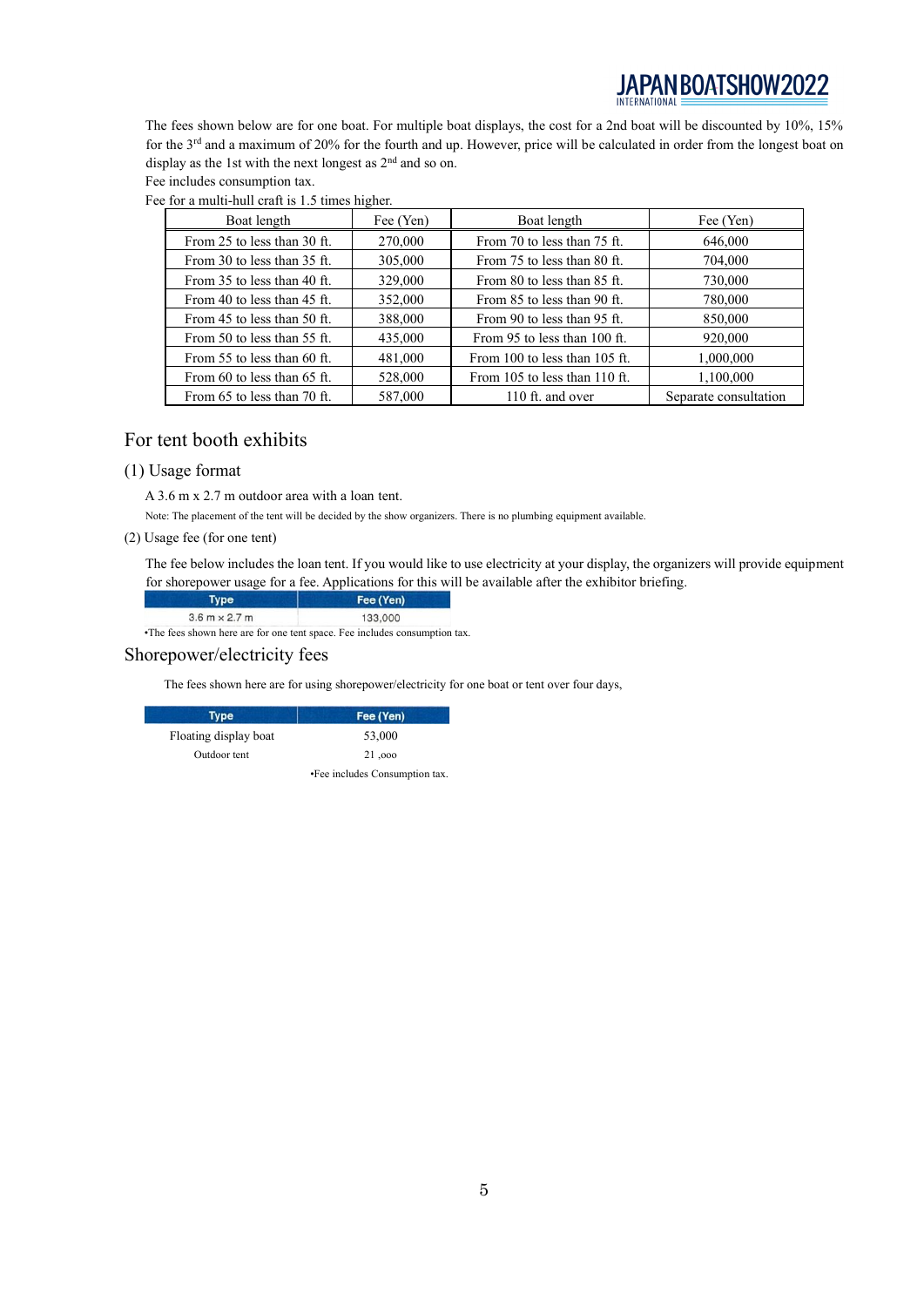

### Payment and Conditions

#### Application and Exhibitor Fee

- 1) The deadline for applications is December 24 (Fri.), 2021.
- 2) Applicants are required to complete their application and forms (A and B) for the items to be displayed and send them to the Boat Show Operation Desk by fax or e-mail. The total exhibitor fee should be transferred to the bank mentioned below.

Bank name : Mizuho Bank, Ltd. Ginza-Chuo Branch, Tokyo (Swift Code No. MHCBJPJT)

Account name : Japan Marine Industry Association Boat Show Yokohama

Account No. : General account 1138202

3) All the bank transfer charges occurring at both your bank and our bank shall be paid by the applicants.

- 4) A receipt of payment for the total fee will only be issued if a request is made to the Boat Show Organizer (JMIA) by the closing term.
- 5) Total payment of the exhibitor fee does not necessarily imply that the number of units requested will be accepted.
- 6) An application is not a guarantee that all items for display will be approved.
- 7) Special requests for location/shape, etc., of stands will not be accepted (applicants may be asked if there are any special circumstances).
- 8) For smoother procedures, applications from abroad should be made through agencies, embassies, official overseas organizations in Japan, etc. In the case of difficulties finding such organizations, please contact the JMIA for assistance.
- 9) Please note that applications received after the December 24 (Fri.), 2021 deadline (late entry applications) will be subject to a handling fee in addition to the booth fee in order to cover costs such as altering the space layout. This handling fee will be equivalent to 5% (rounded down to the nearest I ,000) of the applicant's booth fee (including consumption tax).

Please fill out and submit the Exhibitor Application Form.

#### When applying to exhibit at the Pacifico Yokohama venue

- Paying the display space fee: Please pay the fee when you receive the invoice from the Boat Show Operation Desk. The deadline is Feb. 24, 2022.

#### Regarding Exhibit Optional Itemst

Requests for any optional items will entail payment of an additional options fee separate from the display space fees (when exhibiting at the Pacifico Yokohama).

Installation and billing will take place following requisite meetings between you and booth and display construction/ management contractor, MURAYAMA Inc.\*

- All fees for a Package Booth and any optional items are to be decided through direct negotiations between you and MURAYAMA Inc. Once you have decided on the optional items you wish to purchase, please fill in the Request Form for Optional Items 1 and 2 accordingly and send them to MURAYAMA Inc.
- If using 1 to 2 Package Booths, please refer to the first page of the Guide for Optional Items. For 3 or more Package Booths, please request a cost estimate from MURAYAMA Inc.
- Fees for any sales tools are to be paid when submitting the sales tool order form or paid directly to the Boat Show Operations Desk during the Boat Show's duration (See FORM-I).

Any and all bank transfer charges incurred are the responsibility of applicants.

•Contact information for MURAYAMA Inc. is located on the Request Forms in the Guide for Optional Items.

#### Contract for Application

- I) The contract between the Boat Show Organizer and applicants will be considered approved when a 'Notice of Approval' is issued. This will be mailed after receipt of the full fee.
- 2) The full fee including consumption tax should be transferred to the above-mentioned account no later than February 24 (Fri.), 2022. All the costs of the bank transfer charges occurring at both your bank and our bank shall be paid by the applicants.
- 3) The exhibitor fee will not be refunded after the contract has been approved.

#### Conditions for Stand Allocation

Appointment of stand locations for applicants from abroad will be carried out by the Boat Show Operation Desk under the following conditions: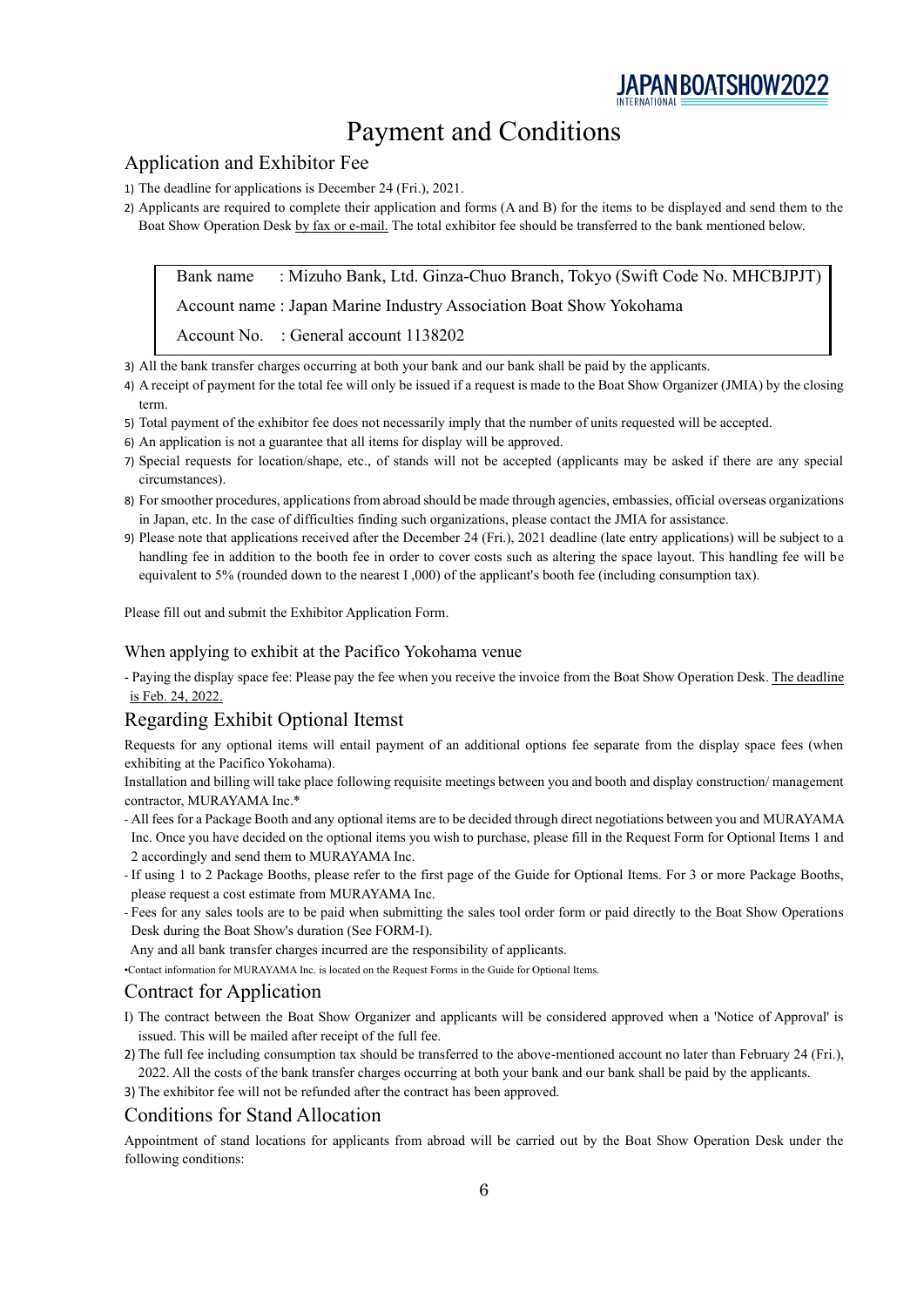

- The location of the stand will be decided by the Boat Show Operation Desk.
- The allocation of zones and the location of stands will be decided by the Boat Show Operation Desk.
- Applicants should not raise any objections or claim any changes to the spaces allocated by the Boat Show Operation Desk.
- Unoccupied spaces due to cancellations may be allocated to new applicants without notice to nearby exhibitors.
- There may be reallocation of the exhibition spaces due to specific situations. In such cases, demand for compensation by exhibitors will not be accepted.

#### Costs of Display

The exhibition space prepared is a raw space and the Boat Show Operation Desk will only indicate the boundary lines of each stand with tape on the floor. The costs for decoration (building stands, carpeting, walls, etc.), electric fittings, carry-in, carry-out, insurance for the articles, etc., shall be paid for by the exhibitors.

#### Restrictions

Exhibitors and/or products may be subject to refusal or withdrawal (including during the exhibition period) based on the judgement of the Boat Show Operation Desk. Restrictions include:

- Exhibitors and/or products that may negatively affect public order, customs or the prestige of the show (e.g. imitation products).

- Exhibitors and/or products that break the "Conditions for displayed products." (page 6, section 4)

#### Discontinuance of the Show

The Boat Show may be discontinued due to natural disasters, accidents and so on. In the case of discontinuance, regardless of the cause, no compensation will be given for damages (including stand fees).